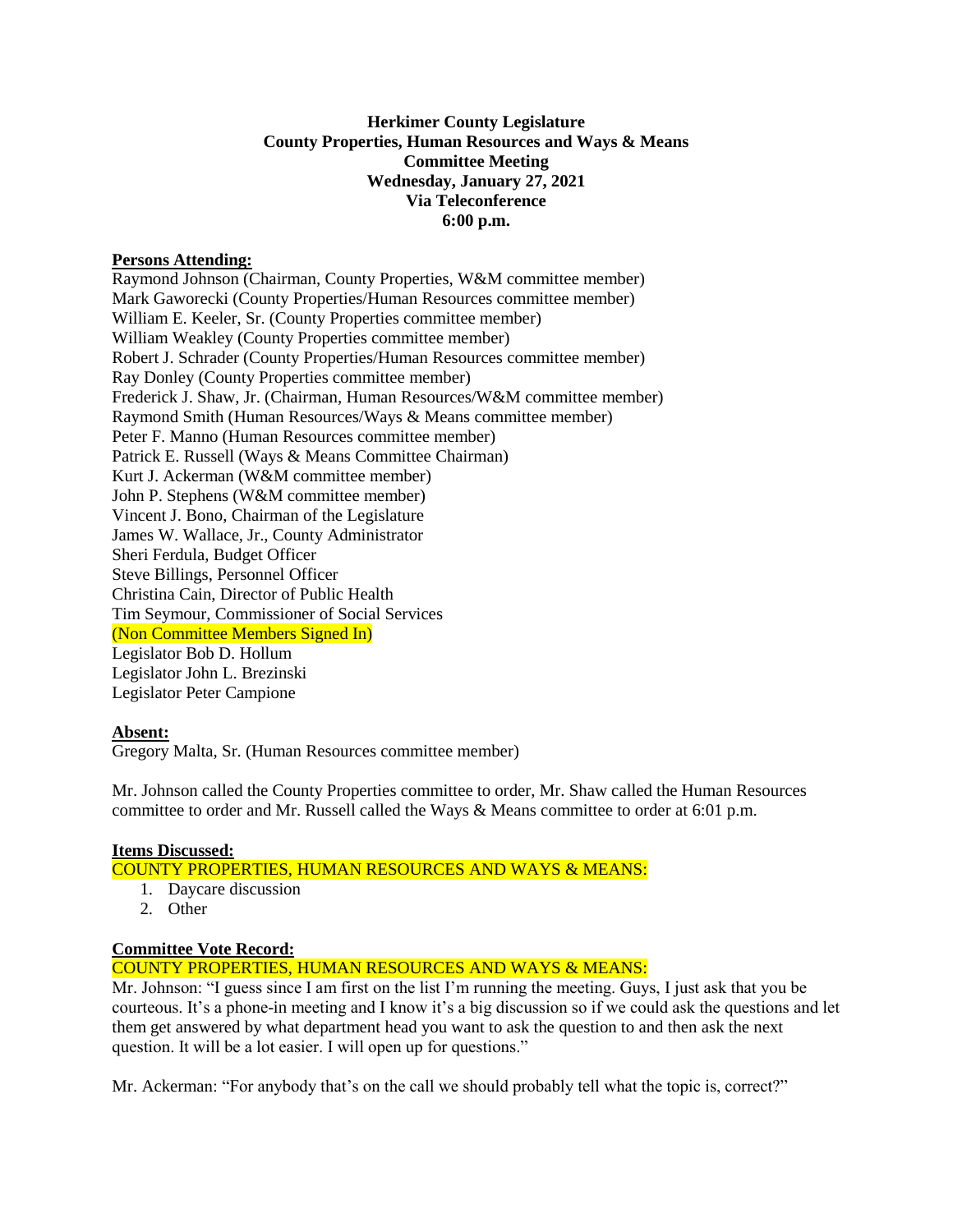Mr. Johnson: "The topic is the Daycare discussion. I'm sorry Mr. Ackerman."

Mr. Schrader: "Right off of the bat I just want to say I'm not saying we don't need this service after looking at the stuff that Christina sent out and everything. Obviously there is a need for the service. I'm kind of curious why we are not going for more infant beds rather than the older kids but because what I read is the infant beds are the ones more needed in the County that the other daycare part, maybe Christina can text me that a little later but I don't really care whose municipality that this ends up in, if it ends up in Herkimer that's fine, I just feel that the organization that we are tying in with does own the old Country Manor and they have not done anything to that. That's off of the tax rolls also. They have not done anything to that to rehab it other than to gut the thing and it's just setting there idle. It's not really a service to anyone that it's taken off of the Town of Herkimer's tax rolls and I just feel that if, wherever this ends up whether it be in the Village of Herkimer or any other municipality, I feel that the people that are renting the building for a dollar should be required. I think we have learned a lot of lessons through the jail project, I think we need to spell it out, dog, cat, who is plowing the driveway, who is maintaining the building, who is going to pay for the repairs on the building if something goes wrong, say the furnace, hot water tank. That all needs to be spelled out and I haven't seen anything yet of that sort so I am not going to put the tax payers at risk on paying for a building. Since I have been in there for ten years now, I remember the Country Manor was an issue that we wanted to get out of having to pay for repairs on the building and weren't making any money. We were losing money taking care of elderly people. The research that I did, there is even more restrictions on Daycare facilities than there is on elderly care. That's some of my concerns. So go back to the municipalities, after speaking with some people, if we go through with this building I think we need to make sure that the tenants are going to be willing to pay whatever taxes and there is no loophole getting out of it after a year or five years or whatever, paying taxes on this building, making the municipalities whole. School, Town and County and Village. That is my suggestion. I am only one Legislator so I am willing to hear anybody else to sway me either way."

Mr. Johnson: "Thanks Bob. Kurt?"

Mr. Ackerman: I'm sure I will have a few more questions and a few more statements throughout this meeting but one thing I'm concerned, I agree with Bob, I don't think we should be taking any building off of the tax rolls. There is enough buildings we can utilize if we decide to go forward. It used to be at the College. We can tap back into that. There are a few churches that are empty at this current time that could possibly make a good daycare. I agree with Bob, we did this once before with the nursing home, we got out of that. I'm not saying there isn't a need. I'm not saying we can't look at doing something to help or assist this but if someone could answer me, what's the state rate for a child for five days a week, what is the hourly rate?"

Christina Cain: "I believe the market rate, last updated at \$220 for infants and \$206 for toddlers."

Mr. Shaw: "Is that per week or per day?"

Christina Cain: "That is per week."

Mr. Ackerman: "You would think with this time people would try to open, I think there is seven or eight places doing this already in the County. Are we trying to say that it is not financially…what makes this company succeed where others don't seem to want to invest in doing this? You would think that at \$9,000, \$10,000 a week that someone would want to take advantage of that and open a business. Is there any way we could assist somebody, maybe on the outside that would want to purchase the building themselves? If there is anybody out there for it, I don't know to open this business and not have the County have to pay for it. I know John Piseck is on the phone. I don't know if he can add anything to that."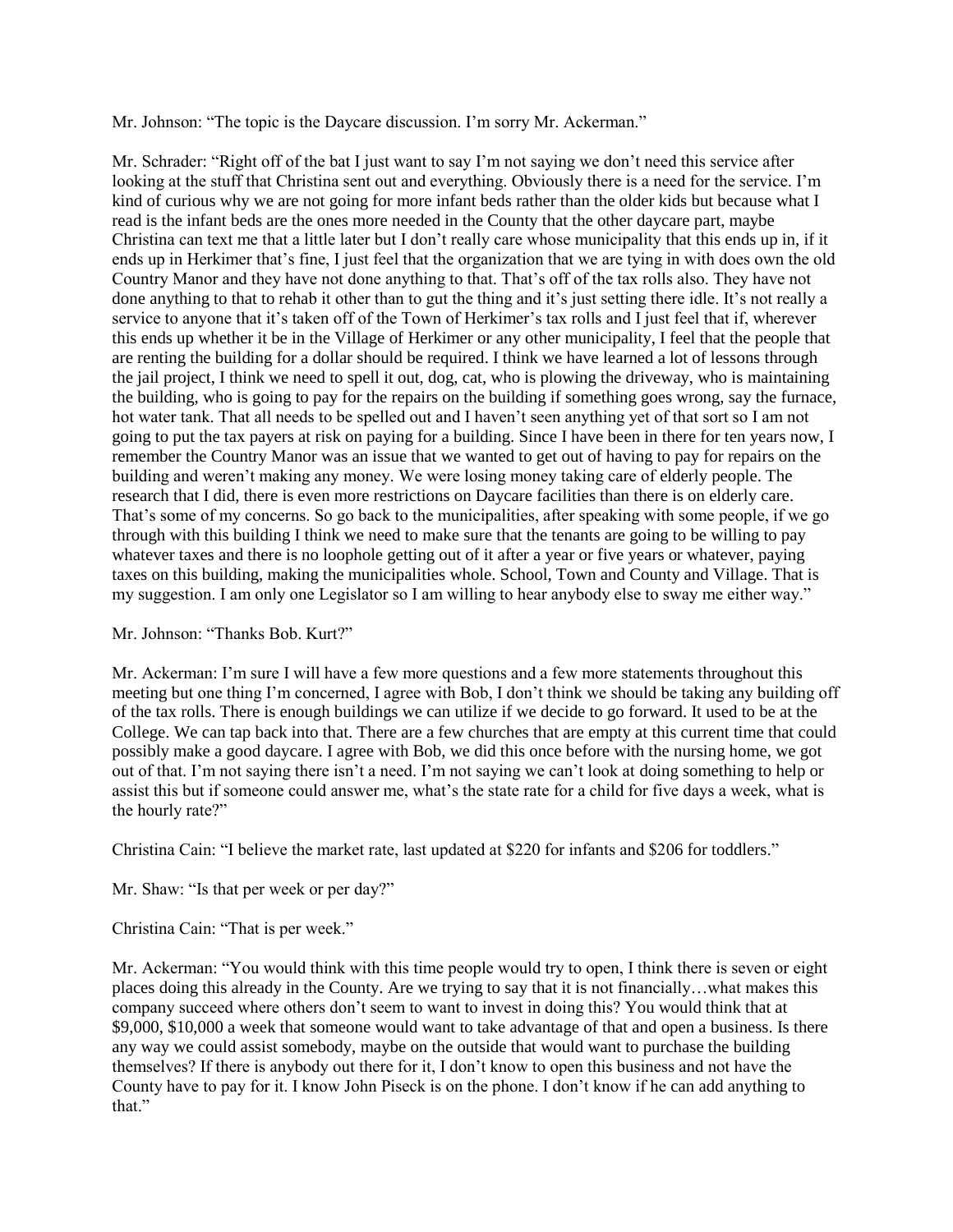John Piseck: "I do not believe that there is anything specific for that but we would need to see a business plan to work with any individual company."

Mr. Ackerman: "It would probably be able to go on to a PILOT program possibly? Remain on the tax roll with the option of a ten year prorated PILOT like everybody else?"

John Piseck: "Sometimes it's not that official for them to, with all of the fees involved, for them to get involved in the PILOT program though the IDA. I don't think this project would be large enough for them to do that but once again, without seeing any type of business plan I couldn't give a definite answer."

Mr. Ackerman: "Okay."

Christina Cain: "Just remember that market rate is not what folks have to charge. That is what the reimbursement from the state is. Especially in our area because folks might have fewer resources a lot of providers tend to charge a little bit less."

Mr. Ackerman: "I thought in our last conversation we said that the state rate is the state rate. The state sets the rate. So now you are saying they can charge less?"

Christina Cain: "No, what we were saying before is the state does set the market rate which is what all of the subsidies are based off of and that's nothing that we have any say for but as for what childcare facilities can charge, that's up to what they think people will pay for them. It can be above or below or at."

Mr. Ackerman: "I may have misunderstood that in the last conversation. So that throws a curve ball in it for me because now you have people that are paying...they are putting \$200,000 to \$300,000 in their facility, they are paying upwards of \$500 to \$1,000 in taxes every month and now we are going to come in and open up this facility and there is no overhead for that and they are going to be able to cut their rate because we don't have the same overhead so they may steal kids possibly from the other providers that are out there paying the bulk rate. Is that a concern of anybody?"

Mr. Schrader: "100% Kurt."

Mr. Hollum: "I guess my question would be, kind of like pizza places, is there so much business, that there is such a need for this that there would be enough for it all to go around? Is there such a desire, do we need people, that type of situation? Which it kind of appears possibly yes or am I wrong"

Mr. Ackerman: "I think there is always a need for something like this but the questions you would ask is how many people do you know not going to work today because they do not have daycare because in the first conversation I think Christina did say there is a person bringing their kid to a facility in Little Falls that would be more convenient to bring them the Herkimer so if we open it is possible the facility in Little Falls will lose one or two kids. I think that's going to happen. You are going to lose people in these facilities because it's convenient which is a good thing I guess for the person dropping them off but it's bad for the provider who is paying their fair share. That's my fear. I'm not saying there is not a need. I would hate to get where we are competing and creating an unfair environment for one company to be able to charge less of a rate than another one in the private sector. I don't think that should be our place. We should assist in a system somehow but I don't know if that is the right avenue. I'm not saying I am against it, I'm not saying there is not a need. Would like to call these other places and see what their thought is of us competing against them."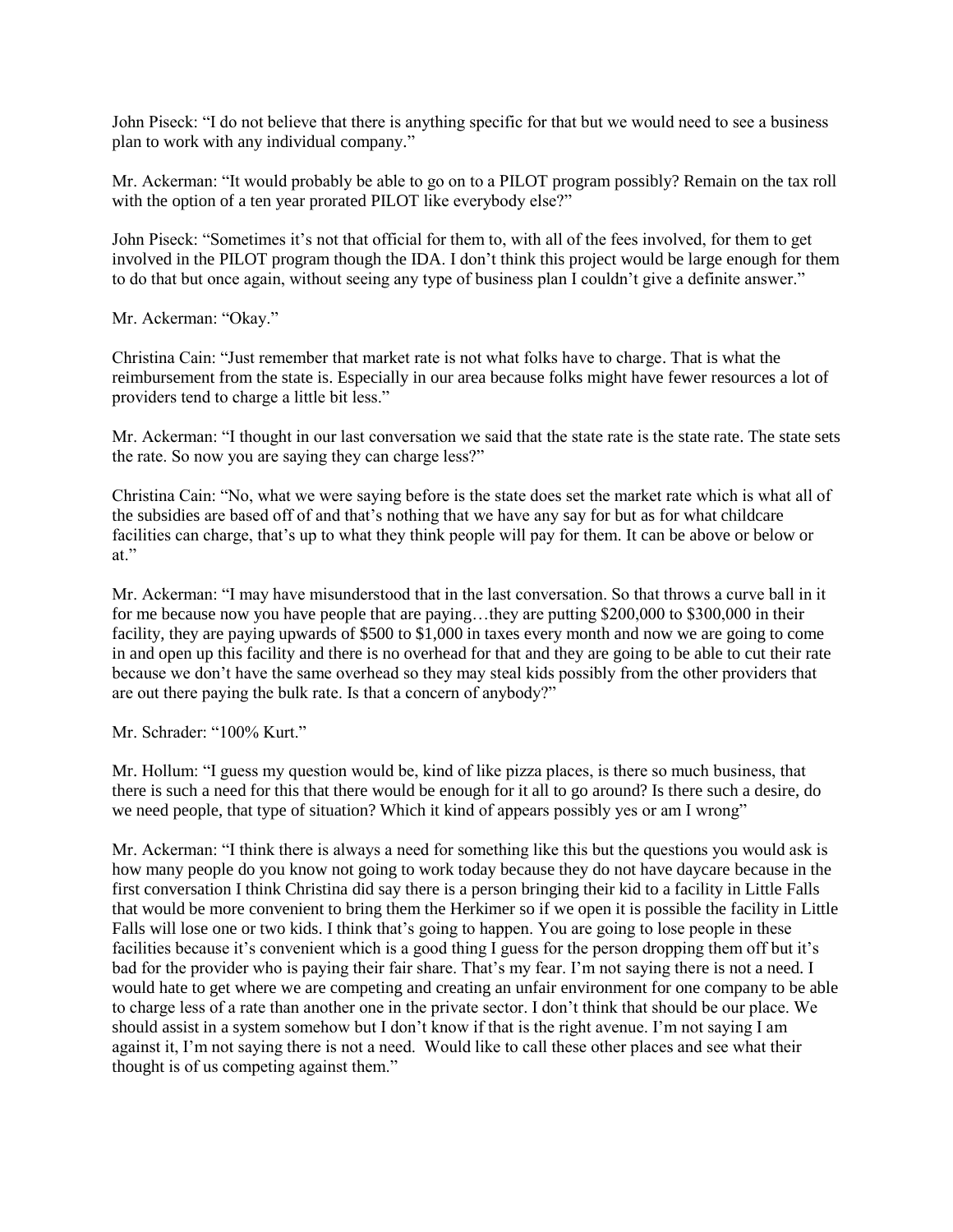Jim Wallace: "Bob, I talked to Kurt earlier today. We talked to the person in Little Falls. They have a two year waiting list. I don't know if that helps you or not."

Mr. Hollum: "It does and I understand Kurt. You don't want to take away from people who are actually contributing. If it's acceptable to anybody…I wouldn't want somebody opening on the street and charging half price for certain things. I would hope that Legislators would lookout…I understand Kurt's concerns but if there is such an overpowering need where it's not going to cut into certain things then I would be for it in that direction but if not then I understand where Kurt and Schrader are coming from."

Christina Cain: "Can I just ask where the thought is coming from that prices are going to be under the other facilities and based on that as well, if you have a provider pool that can supply 500 children, let's say with slots, and yet the need is 2,500, whether they relocate based on proximity or any other preference there is still a lot of pool to be drawn from as far as need so I would definitely give that…factor that in as well and like I said, market rate is kind of a base as far as a foundational number but I don't think you are going to find a ton of variety especially when you are looking at home based daycares and some of the small centers we have here in Herkimer County."

Mr. Campione: "Mr. Johnson, can I ask Mr. Piseck a question please?"

Mr. Johnson: "Go ahead Mr. Campione."

Mr. Campione: "John, when you are trying to lure these places to come do business in the County do they ever ask you about our daycare situation?"

Mr. Piseck: "They ask about that all of the time. Yes they do."

Mr. Ackerman: "And I am going to respond to that question because Tractor Supply and places…our biggest employers, none of those people are going to be able to bring their kids to these daycares because they work twelve hour shifts, evenings and swings shifts and weekends. Daycare is not open around the clock. Some of my family members work at Tractor Supply and I know what they have to do for daycare. They hire outside people to come into their home and watch their children and I am ok with that but this daycare…it wouldn't have assisted Tractor Supply at all so I don't see where that would make a difference when we are talking about a lot of the businesses that John talks to."

John Piseck: "Kurt, Tractor Supply did ask about daycare as well."

Mr. Ackerman: "Right, and I'm just saying they would not be able to utilize this daycare because it's not around the clock, it's not running in twelve hour shifts."

Mr. Campione: "But John, you are telling me that this could way out a decision whether they would come and build here or whether they wouldn't?"

John Piseck: "I can't answer their decision on what. We just gave them…at the time I believe the College was doing daycare and there were a bunch of other ones that we found listed. But they were concerned too and every shift has a lot of office people that work there that do not work those twelve hour shifts too."

Mr. Campione: "Okay. I just want to leave by saying, I went around my district and I asked a lot of people in the last week and there definitely is a need for daycare in my district for sure."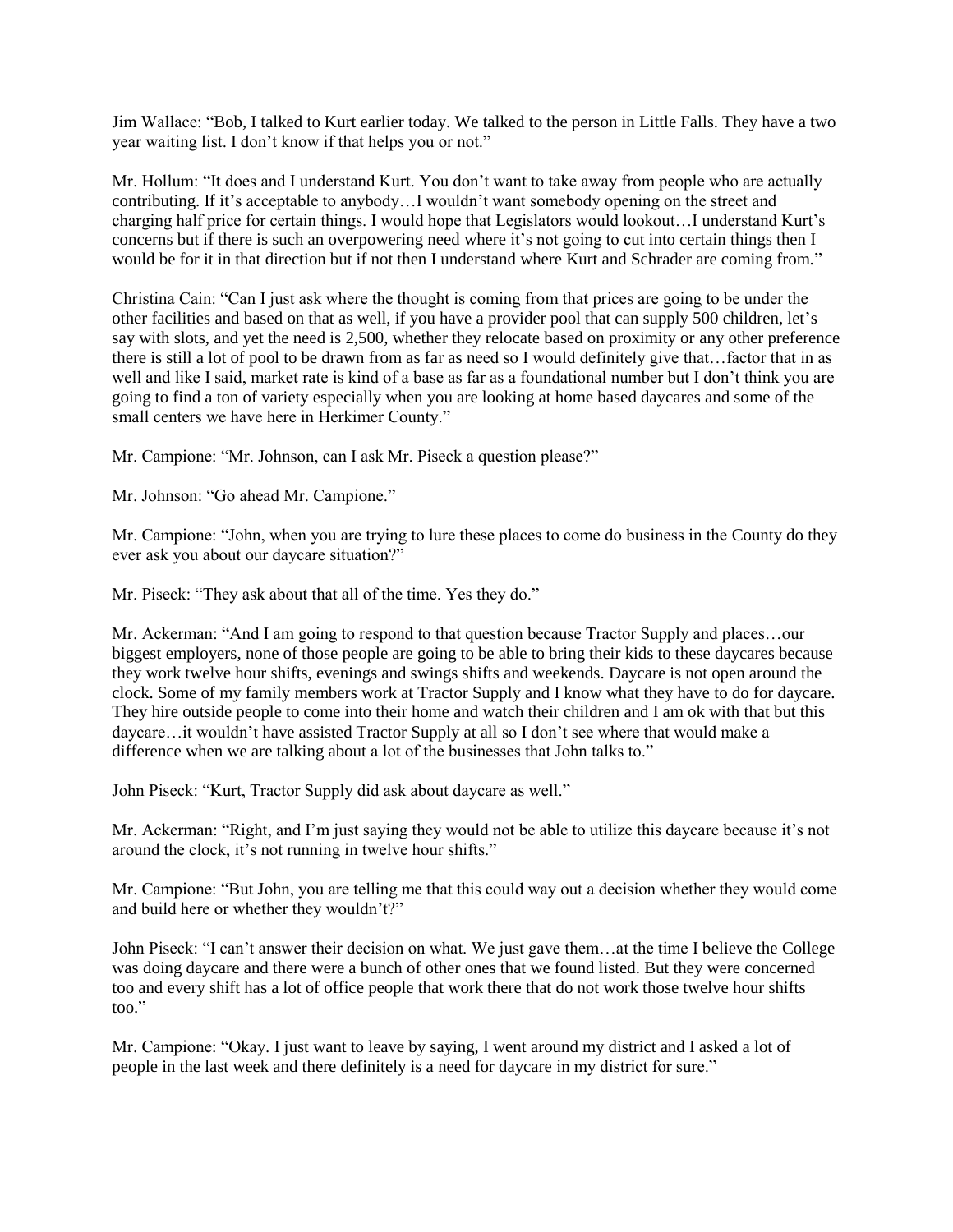Mr. Ackerman: "I'm not arguing that but Pete did you ask any of them if they are not going to work because they do not have daycare?"

Mr. Campione: "No, I did not."

Mr. Ackerman: "I have asked a lot of people that question and everybody is still finding a way to make it to work. I not saying it wouldn't they aren't inconvenienced but I don't want to fool ourselves to say that forty-five people are going to work tomorrow because we have opened it. The last conversation that we had somebody said that ninety people would be able to go to work now and that's not the case."

Christina Cain: "Can I say one more thing?"

Mr. Johnson: "Go ahead Christina."

Christina Cain: "It is a layered conversation and I think everybody has made some really good points that have been considered over time. This has been a really long multiyear process so I definitely don't want to make it sound like these things haven't been taken into account at least to a certain extent but when you are speaking to Kurt's point about how people are finding a way, yes that is true and a lot of the ways they are finding are unmonitored daycare situations and in some cases I am sure that is lovely but there is no way to actually base that in any kind of evidence which is potentially concerning because, as we know, there are bad daycare providers just like there are bad plumbers and there are great ones and everything in between so having that state license is incredibly important not to mention when you start to look at the fact that children who go to programs and licensed daycare programs, their outcome, especially as evidenced by the Kindergarten Readiness Assessment that Dolgeville started and now the entire County, all of the districts partake, they look at the skills that these kids come into school with and you can absolutely see the difference between kids who go to these actual licensed, monitored programs, whether it's a home daycare or center, as opposed to kids that are just with their Uncle Mike or hanging out at Grandma's and what is happening you end up seeing in some cases that some of these kids need additional help when they hit preschool. And then you see our preschool rates go up because these kids need speech therapy, because they were sat in front of the TV for the first three years of their life, etc., etc. This is a very large issue in a multitude of ways so I just keep wanting to make sure that we have enough context around the discussion."

Mr. Ackerman: "I would like to respond to that because I think forty-five kids in that building or going with an aunt or an uncle doesn't mean they are not going to get some kind of educational component with their family. I disagree. My sister watches my niece's kids. She works at Tractor Supply and is constantly working with those kids and I know there is a lot of other people, one of the people that used to work for us downstairs left because she chose to leave to go watch her grandkids and works with them every day so I don't think we can figure that forty-five kids are going to get a better education or more than a family member taking care of their kids."

Christina Cain: "Mr. Ackerman, with all due respect that is not what I said at all. What I said was in some cases that is not the case. There are great plumbers and there are terrible plumbers and in some situations families don't have the option to have their aunt or somebody who actually would do a good job and they just do the best they can and there are varying levels of that not to mention forty-five kids stuck in a room is probably not the best illustration of what this project is actually going to look like. I think that's a real disservice to the discussion."

Mr. Ackerman: "When we talked about state facilities where I happened to work at for twenty-eight years, the service kid, there were bad ones of those and group homes that are monitored that are terrible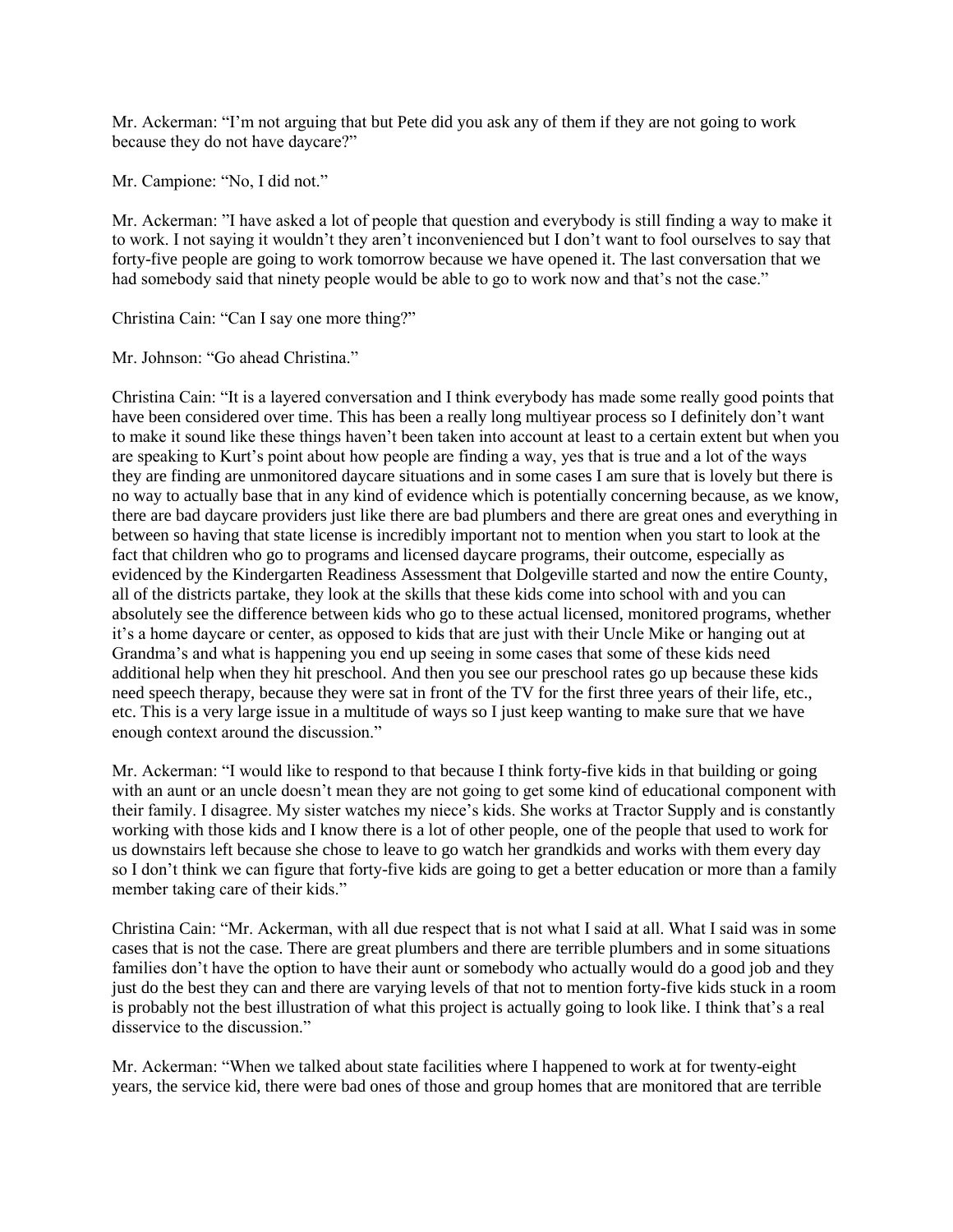that I wouldn't put my dog in them. Just because they are State certified doesn't mean they are a good place to send your child."

Christina Cain: "Nope and I agree but it's another layer of protection and security in that."

Mr. Ackerman: "Again, I think when you get to large facilities I worry about anything that gets done productive. Forty-five kids in that building over there that we are talking about with a very small yard which is the same problem we had with our jail, I can't believe that some state facility is going to certify it and if they are I would question what they deem is suitable for forty-five children. That's my problem. That facility over there is not large enough for forty-five kids. Multiple bathrooms and settings for different age groups and then have no yard. I think we are going to be liable when someone gets hurt because we own the building."

Christina Cain: "It's not forty-five children all at one time anyway."

Mr. Ackerman: "That's what I thought we had talked about."

Christina Cain: "There are the ten toddlers, eight infants and fifteen preschool and then there are the afterschool kids that would be there part-time."

Mr. Ackerman: "But they would be there the same time, correct if they were there until 5 p.m. so 2:30 p.m. to 5 we could potentially have forty-five kids in that building."

Christina Cain: "Yes but not the full time, correct."

Mr. Johnson: "I have to agree on the building. I talked to Kim today, we have eighty-five properties right now on the Limbo list. I think an architect should be brought in, set down, figure out what the needs are and look at a limbo building. I would have no problem giving that to…putting that in the project, get it up and working and get the building functional and in five years, if this company leaves, we could sell the building in In Rem and put the building back on the tax roll. We have a lot of buildings. I just don't think we should be purchasing this building. I feel it's too small.

Mr. Bono: "Out of those eighty-five, how many are handicapped accessible? That would eliminate a lot of those."

Mr. Johnson: "Jim, anything can be made handicapped accessible you know that more than anybody."

Mr. Bono: "Right but at an additional cost. This one is handicapped accessible on the get-go. That's all I am saying. I'm not saying we shouldn't look at those properties because absolutely but you are going to take a lot of those off because they are either dilapidated or would take a ton more work or money."

Mr. Ackerman: "You are \$200,000 less starting out."

Mr. Bono: "Yes but you might have asbestos remediation or…it all depends on the property. I agree with what you are looking at."

Mr. Ackerman: "We don't know if there is asbestos in the building they are looking at now."

Mr. Bono: "Well, that's what we are here for tonight to look at that and whether we want to go ahead and do any type of a study or…"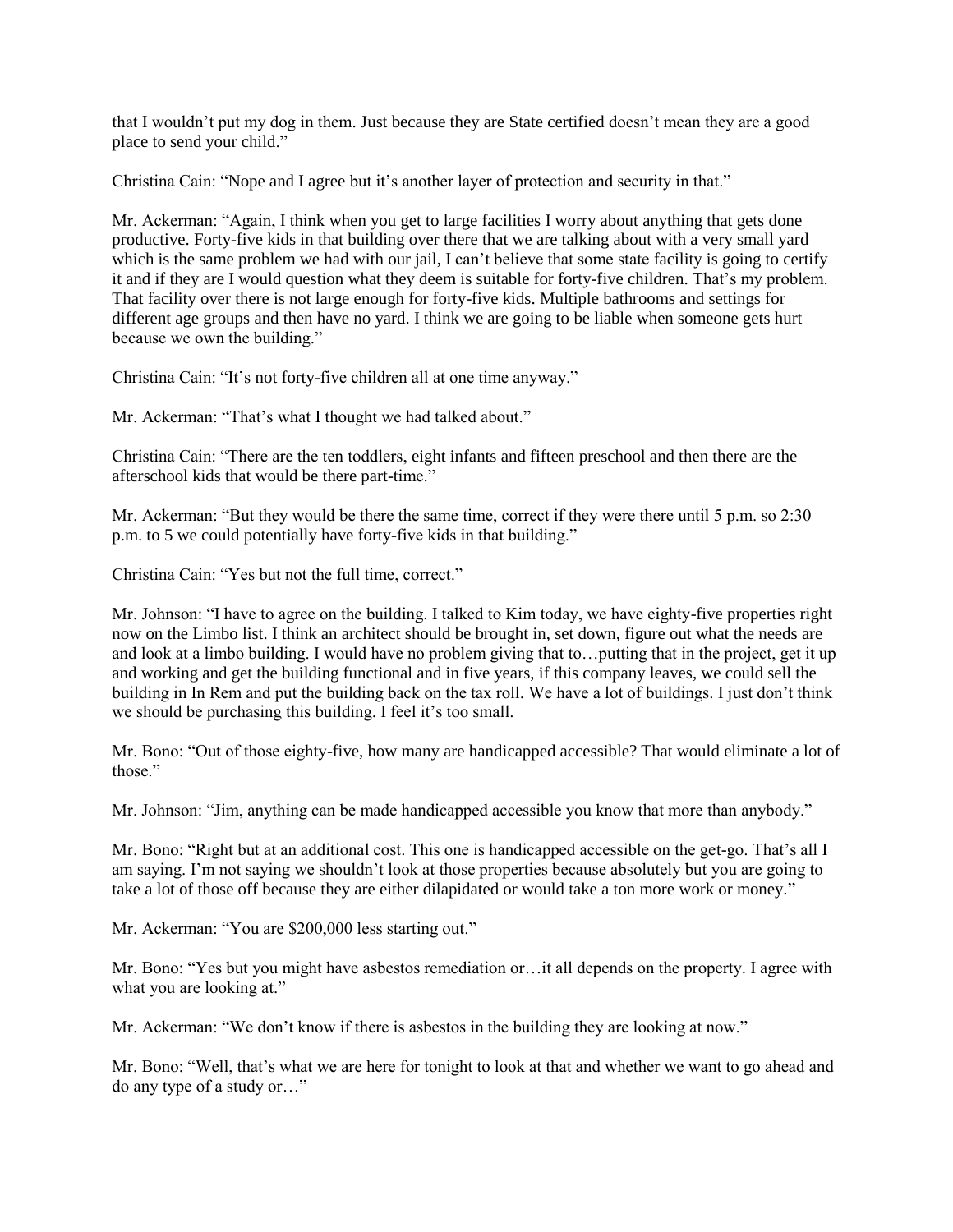Jim Wallace: "We can get those questions answered for you very quickly."

Mr. Johnson: "I think it's a great project, don't get me wrong. I want to thank Christina and Jim for all of their hard work, Tim, you too. I think we need to take a step back and get some questions answered."

Mr. Bono: "Absolutely. I just want to say one other thing Ray. Most of you have gotten the study from Cornell. A lot of great information in there and if you look at some of those comments that were made there, I mean there is definitely a need. And this is a study that was done as of I think February 2020, Christina?"

Christina Cain: "I think it was earlier than that but realistically issues like this don't change and everything anecdotally that we have heard from Cornell Childcare Counsel since then has been that it continues to grow. Providers, we continue to lose them and the gap gets bigger."

Jim Wallace: "We have lost, due to COVID but also not being able to make it, some providers in the region."

Mr. Bono: "I found it. It's October 2019 to February 2020, this report was compiled and there were over 2,000 participants and if you haven't read that you really should. There is a lot of great and pertinent information. It's not just about people trying to get new jobs, its people with current jobs too. And to go back to Kurt's statement about Tractor Supply, listen, there are hundreds of businesses in this community, in this County, it's not just the big boxes that have the twelve hour shift. We are trying to get, you know, maybe there is a single mother out there that has been on the system and I think our jobs as Legislators is to try and put people back on the rolls and get them the jobs that they want. Somebody wants to pick themselves up whether it's a mother or a father, a single parent who has one or two or three kids and wants to get off of the system, this gives them the opportunity to certainly go back to work, build up some self-esteem and get off that system. And there are a lot of them. Guys, we know, just look at Tim's rolls. Every month you get a report and there is 500 to 600 cases and then compound that by a couple, times two is about 800 to 1,000 people it affects. Some of those people can go back to work. I support the project and I agree with some of your statements, maybe we have to look at a building or different options but I don't think we should bury our heads in the sand with these reports and this is just one report. There is another one out there."

Mr. Ackerman: "They don't take in affect all of the people who are working from home due to COVID which is going to change those statistics drastically. And I am not saying we shouldn't do this, I don't think we should take another property off of the tax roll and I definitely don't think it should be that property that only has a yard the size of my living room for that number of kids. I don't think that property is set up properly for it. I'm not saying there is not a need for something like this, I just would rather partner with somebody, help somebody open this but I don't know if it is our place to fund it all and then create alack overhead for this building where the other providers out there are paying full price. I think that is unfair. These people are paying thousands of dollars a year but this company isn't going to have to pay. That's all I am saying and I'm not against it but I do think there is going to be a reduction in the number of people needing daycare because there is more people working from home right now. I spoke to you, I spoke to Jim Wallace about…I know you reached out to the schools but they may not be interested right now because of COVID and don't want to go down that path but maybe in a year they would entertain that of having some kind of set up at the school, sister to the pre-k program that are there now, somebody could go in and open some type of daycare right at a school setting. They already have the parks, they have the infrastructure, they have everything set up there and I think more people would feel comfortable dropping their kids off at the grade school level than dropping them off at an old bank that sits on Prospect Street. I'm sorry. With no yard and forty five-kids I just see…most of the people I talk to aren't going to send their kid there."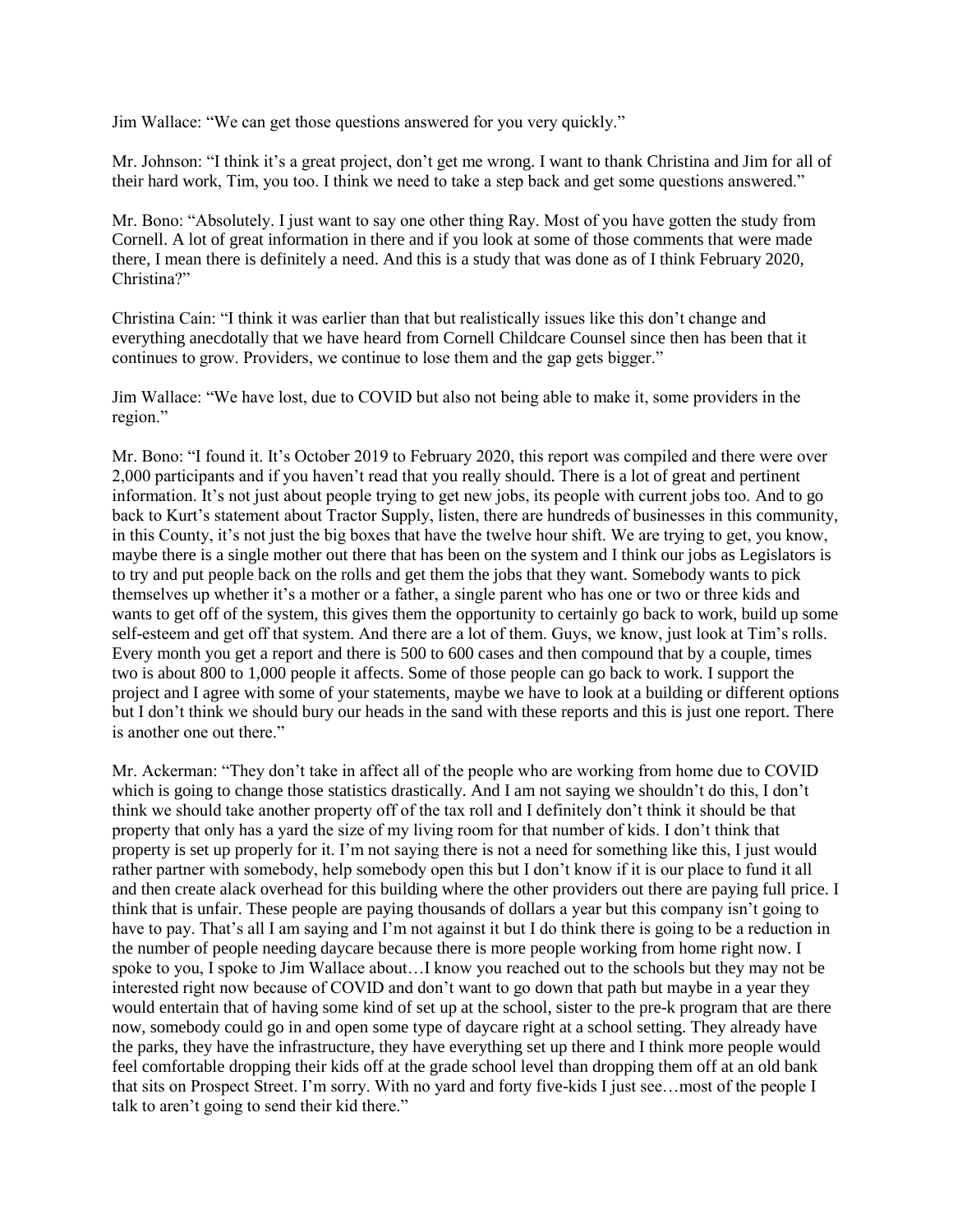Mr. Bono: "I'm going to respectfully disagree Kurt just personal experience with my daughter who has two kids and those numbers that Christina gave for reimbursements are right on because she told me she pays about \$450 for two kids and \$426 is close enough for me but my two grandkids are in a building the size of an Applebee's or that building there which is pretty much the size of Applebee's and the playground is no bigger than our Legislative Chambers. It's a fenced in area about that size. You think of a playground you need all this room but you really don't because they are not out there all of the time and there is six months of winter and some of the kids are infants so they don't go out there so you really don't need that big of space. Until we get that report from the state people I guess that's…you know we will need to make that decision. If you want to look at another building I have no objection to entertaining a host community benefit whether it be the taxes in full to both the village and maybe the school district and I think Jim got us those figures. I think they were around \$10,000 plus or minus for both of those figures. To say this building doesn't go off of the tax roll, especially if it is in the Village of Herkimer, which is inundated with properties like that. I have no objection to considering something whether it's full, partial, or a PILOT, I don't care, come up with something. We could reimburse them for that so I don't know how everybody else feels about that. Does it set a precedent, maybe but…I guess another thing I just want to say is where is the best place for this? I mean I guess we have to…is Herkimer the best place for this? Maybe you want to look somewhere else? Jim and I and Christina had one of those meetings where it talked about how 11,000 of our people go to other counties. The majority of them go to Oneida County, those workers. Do you want to consider somewhere in route which Herkimer is for some people but do you go to a Frankfort, do you go to a Schuyler, do you go to Ilion even and consider a building there? It's all on the table. Everybody has made some great points and I think we can work this out. Thanks Ray. "

Mr. Johnson: "Okay, Bob, did you want to go?"

Mr. Schrader: "Yes. Jim, to your comment about…and I understand what you were saying about getting people off of the system but we already have an organization that does that. Christina, back me up on this, I know the Herkimer Housing, she made a comment that when I said there was eighteen instead of the four that that's for lower income people and that's exactly what I am saying, there is eighteen slots, I think it is, four of the newborns Christina. That's the information I got from the company that…just to let everyone know, Herkimer Housing does not run the daycare facility. Another company from Utica just like this one would be, runs the organization."

Jim Wallace: "Community Action."

Mr. Schrader: "Yes Jim, thank you very much. So it's not unheard of that another organization runs the daycare. I'm not against this program at all. Really, the bottom line, I am not against the program. Obviously I have read the reports just like Jimmy and Kurt and whoever else. There is a need but I do understand what Kurt is saying. It's not going to fit certain factories if they want to become a twelve hour shift because you are still going to have, like Christina said, your Uncle Joe, your Uncle Bill, your Uncle Jimmy or whatever watching your kid for four hours because they are only going to be able to be there for eight hours of the day. We are not going to be able to satisfy every need in the County but I have heard from other people before from the Legislature, we can't service everybody. I think it's a great idea. I thank Jim and Tim and Christina for the work that they have done. I'm on HR and I have not heard anything about this building or anything about the daycare since two months ago and I heard that through the grapevine about something about a daycare. I don't know why is wasn't brought to the Legislature and say hey, do you guys know of any buildings. We could have helped. You guys aren't architects. As Legislators we could have been out there saying hey maybe this building would work instead of us being in this situation we are tonight discussing a building that some people aren't happy with the size and taking it off of the tax rolls. I guess that is all I wanted to say Ray."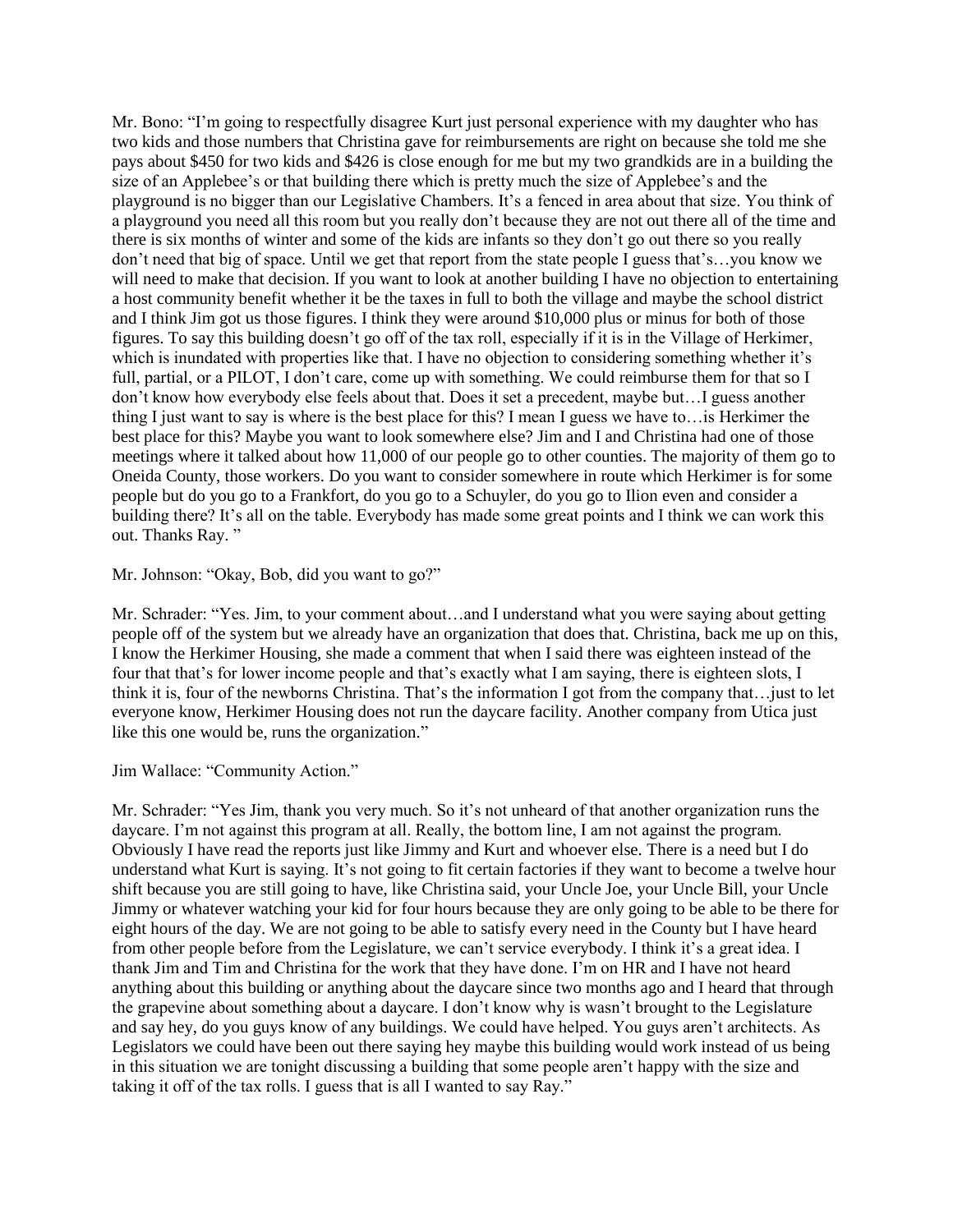Jim Wallace: "Mr. Chairman, I just want to make sure, I'm not sure people understand we were looking to get all of the money for the building, the architect's fees, the closing fees and renovations from a grant we received. You guys approved a grant several years ago so you knew we were chasing this through ESD and we are also looking for the remainder to come from the Community Foundation. Again, that is not an excuse just to move forward but I just want to make sure that there is no commitment of County dollars to purchase a facility or to fix the facility. I have talked to a couple of Chairmen and they thought a couple people didn't realize that that was the case. And again that makes no excuse for us to move forward. I'm just saying we weren't looking for the County to come up with cash. Tim has worked his tail off with Christina and I on the operating. We feel that we would have probably \$30,000 a year that we would put in a fund for repairs for the building. That was brought up earlier and I just want to make that point. Thank you Mr. Chairman."

Mr. Schrader: "With what you said Jim, you guys said you did fifteen budgets, my concern is we all sit here and complain about the Governor of New York State taxing, taxing, taxing, making people move out of New York State, we are doing no better to the County of Herkimer, Herkimer County Residents than the Governor is doing it to New York State if we continue to take properties off of the tax roll and make the other people swallow that extra tax burden for service. The people that are supplying the service should have to pay the taxes. They should have to make right the taxes of the property they are taking off otherwise we are no better than our Governor. Everybody sits in that Legislature office complaining about the Governor running people out of New York State. We are doing the same thing to the village residents. Mr. Hollum even put it in a comment that the taxes in Herkimer are way too high. This is part of the problem right here, taking it off. I don't care what municipality it goes in, we need to rethink this and whoever rents it from us pays the taxes on the property regardless to what municipality it's done in. Thank you."

Mr. Johnson: "Anybody else want to jump in?"

Mr. Keeler: "I would like to ask, these businesses that are still on going, is there any room for expansion on these businesses where they could take in more or are they at their limits?"

Mr. Ackerman: "Herkimer Housing is doing that now, right Bob?"

Mr. Schrader: "Yes."

Jim Wallace: "Yes. We went to Herkimer Housing and they could not accommodate us. Christina and I talked with Mr. Dow about a year and a half ago before they were doing their project, he was one of the first people on our list to talk to."

Mr. Keeler: "The buildings that we have that are off of the tax roll, what buildings do we have that we can utilize for something like that that we don't have to spend a whole lot of money on?"

Mr. Johnson: "There are eighty-five in limbo. Until we know what size, that's why I thought and architect should come in, sitting down with Christina, Tim and Jim and everybody and say hey, you need two thousand or you need three thousand foot then you could look at the list of the eighty-five buildings. Out of eighty-five it sure seems like we could come up with five or six buildings that would fit the needs in different areas and then throw it back at us."

Mr. Russell: "I understand whole heartedly about taking property off of the tax rolls. I don't like the thought of that either but I'm wondering why we are second guessing the folks that have done all of this work over the last few years on the size of the buildings, what can be done there because they seem to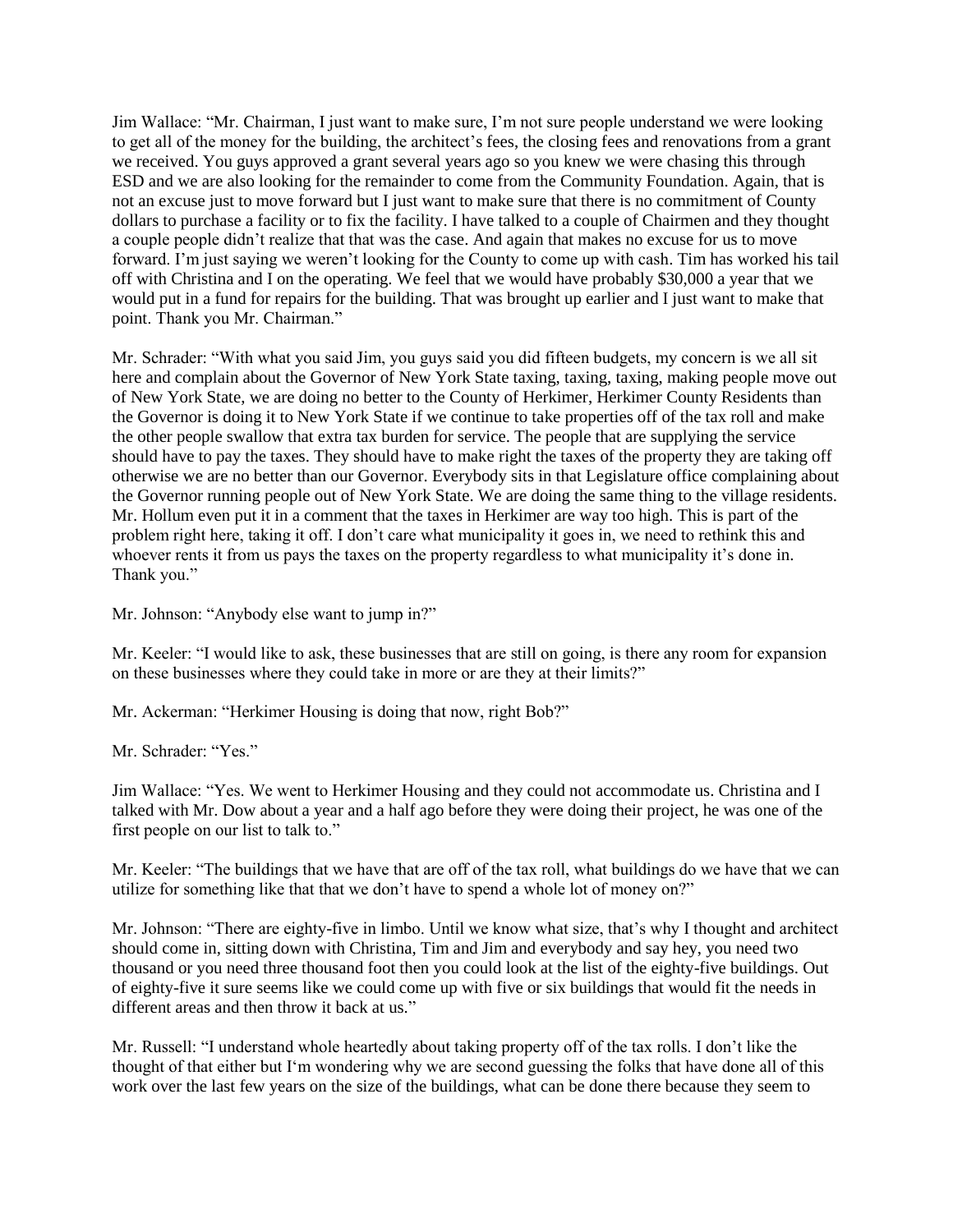know what they have been working on and doing. That's my questions to you guys. Why are we second guessing that in terms of size of the building and what can be done there?"

Mr. Ackerman: "Because they are not architects. If we had second guessed the jail we would have been better off."

Mr. Russell: "I guess you are making my point. The point is, when you are looking at these services especially being with the State all of the time I know people have had them up here. The State comes in and says this what you need to do. I was just curious because these guys have done their homework pretty well. You know, it's anything that is going to be costing us money. Jim said maybe after five years we might have to look at it. I guess Ray, it sounds to me and tell me if I am wrong, it sounds to me that people are in favor of the daycare. Is that a general yes?"

Mr. Johnson: "I agree with you one hundred percent. I think everybody thinks it's a great idea. That is what I feel."

Mr. Russell: "Okay. So we have the grant so we are looking at the daycare how long is the grant going to be good for if we have to go back and look at another piece of property? I guess that is a question to Jim."

Jim Wallace: "My belief Pat is that the State grant would run out this year. I don't think there is any parameters on Community Foundation."

Mr. Russell: "As far as hiring an architect for something like this, why are we wasting our money?"

Mr. Bono: "Can I make a suggestion Ray?"

Mr. Johnson: "Go ahead."

Mr. Bono: "Just to answer some of those questions. Would it behoove us to go inside the building and get a tour of the building? It's tough to buy a piece of property from looking at the outside. When I show a house, I like to bring the people inside, show them where the TV goes, where the refrigerator is and where the bathrooms are. I think maybe we would have a different appreciation of the property once you see it inside. Can we maybe table this and look at the property and then reconvene and say hey, this is for us or this isn't. Just throwing that out there."

Mr. Johnson: "Jim, you know if you start knocking walls out you don't know what's bearing walls, what's support walls, can the plumbing handle it, and does this building have to have a sprinkler system in it with kids in it?"

Mr. Bono: "Yes, that's why we want to hire somebody to do this."

Jim Wallace: "We have a lot of that data guys. I can share it with you."

Mr. Ackerman: "Jim, what is the grant for specifically?"

Jim Wallace: "Which one?"

Mr. Ackerman: "The grants that we are going to use for this project."

Jim Wallace: "So the two grants, Empire State Development, up to 20% of the project, anything capital. The \$240,000 from the Community Foundation is for daycare and the community. We will have some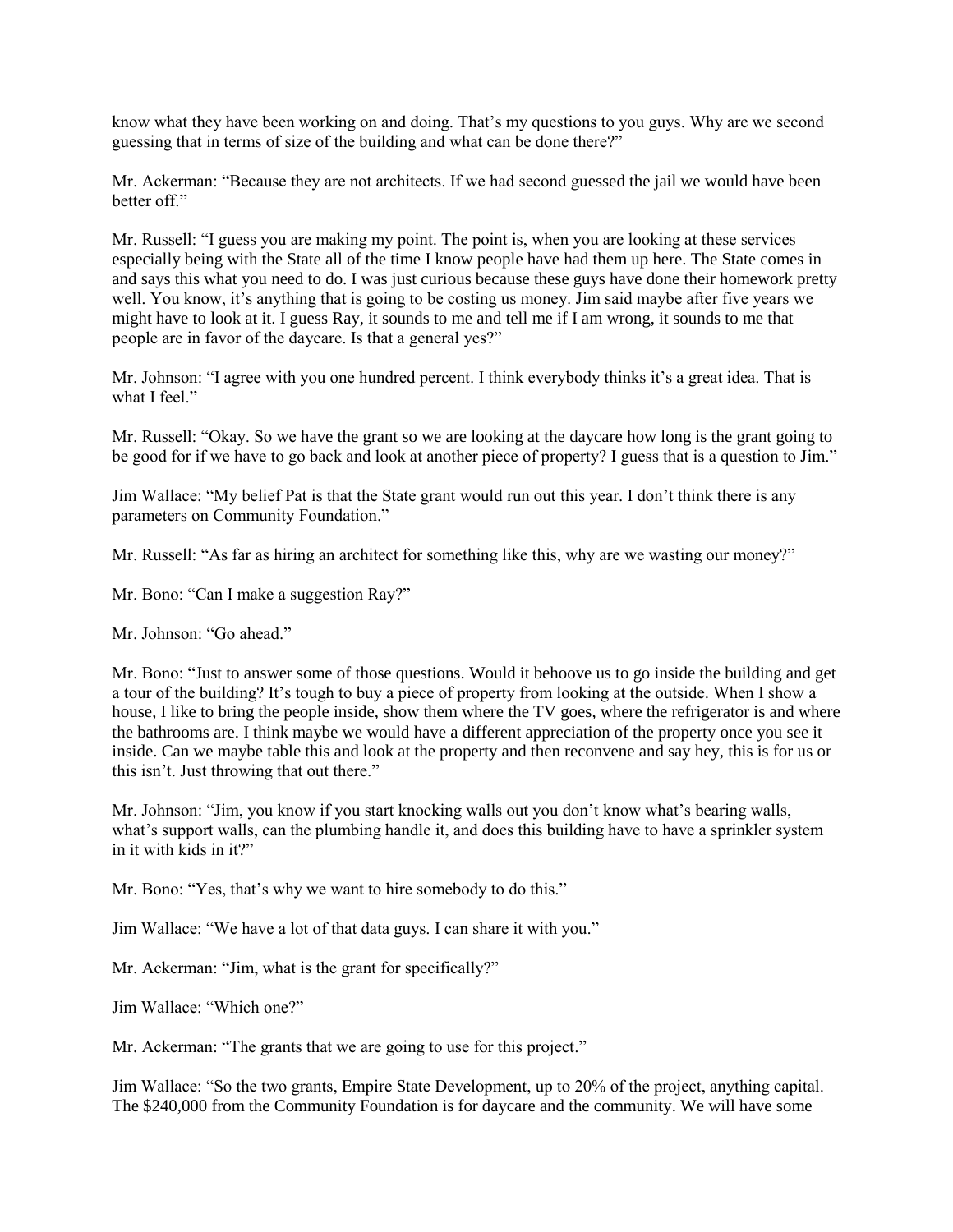mental health services in there for kids and do a couple of other things that helps us with the rent. That would not terminate. We would have a little more flexibility with that."

Mr. Ackerman: "That sounds good. I just feel that we just got this last week and we have to vote on it today. Maybe there would be a property that would better suit this or maybe not but at least have the opportunity do that and then bring it back to the table. I think most people that I have talked to would be happy with that."

Jim Wallace: "Do you want to hire a real estate agent? We will give them all of the specifics. Have them come back to us in a month with recommendations because if you have a really good realtor in the area they will know every piece of property in the County."

Christina Cain: "We did work with a realtor in the in the beginning just to give us as idea of what might be available on just a loose, very unofficial bases. We tried to look at everything and in every area."

Mr. Hollum: "Just a comment as far as properties. Have any of you guys gone over the list of the eightyfive properties? There is a reason why the County has not looked at these. None of them would pass no matter how much money you put into them. They are bad. I have gone over these lists. They are undesirable for a reason."

Mr. Shaw: "I like Jimmy's suggestion. I think if we are serious about this and it sounds like everybody is in favor with the project, we should set up a tour and go through the inside of the building. Since Christina and Tim and Jim put a lot of time into it, they have pretty well covered all of the bases of it, I think that would be a good start. Maybe get some people to recognize their judgement was right."

Mr. Schrader: "Mr. Chairman on Human Resources, Mr. Chairman on Properties can I make a motion we table this?"

Mr. Russell: "It wasn't necessarily up for a vote anyways. We can table it or just come back the next time with more information."

Mr. Johnson: "What do you want to do Jim?"

Jim Wallace: "You guys have given us ten or twelve things to go and get information on I think we have that and what I would like to do is have Bruce and the lady from Syracuse take a walk through the building with guys so the guys believe what she said to us before is that it is a good sight for the facility. Again there has to be some renovations, we understand that, I think maybe that will help people feel comfortable."

Mr. Schrader: "Jim, with you saying that, will that lady from Syracuse give us something in writing saying that that building will hold, now you're saying we are going to have mental assistance there too, that's going to put even more people in the building…I have to be honest with you, I have been in that building many times, with the bathrooms and the other updates that it would have to have I don't know…"

Jim Wallace: "I just think if you have the people that have done this all of their lives talking to you guys instead of myself being a third wheel. Christina and Tim have a much better handle on it than I do but I am just saying I just thought it might be a good opportunity to do that over the next couple of weeks. I have a list of six or seven items that we will get answers for you."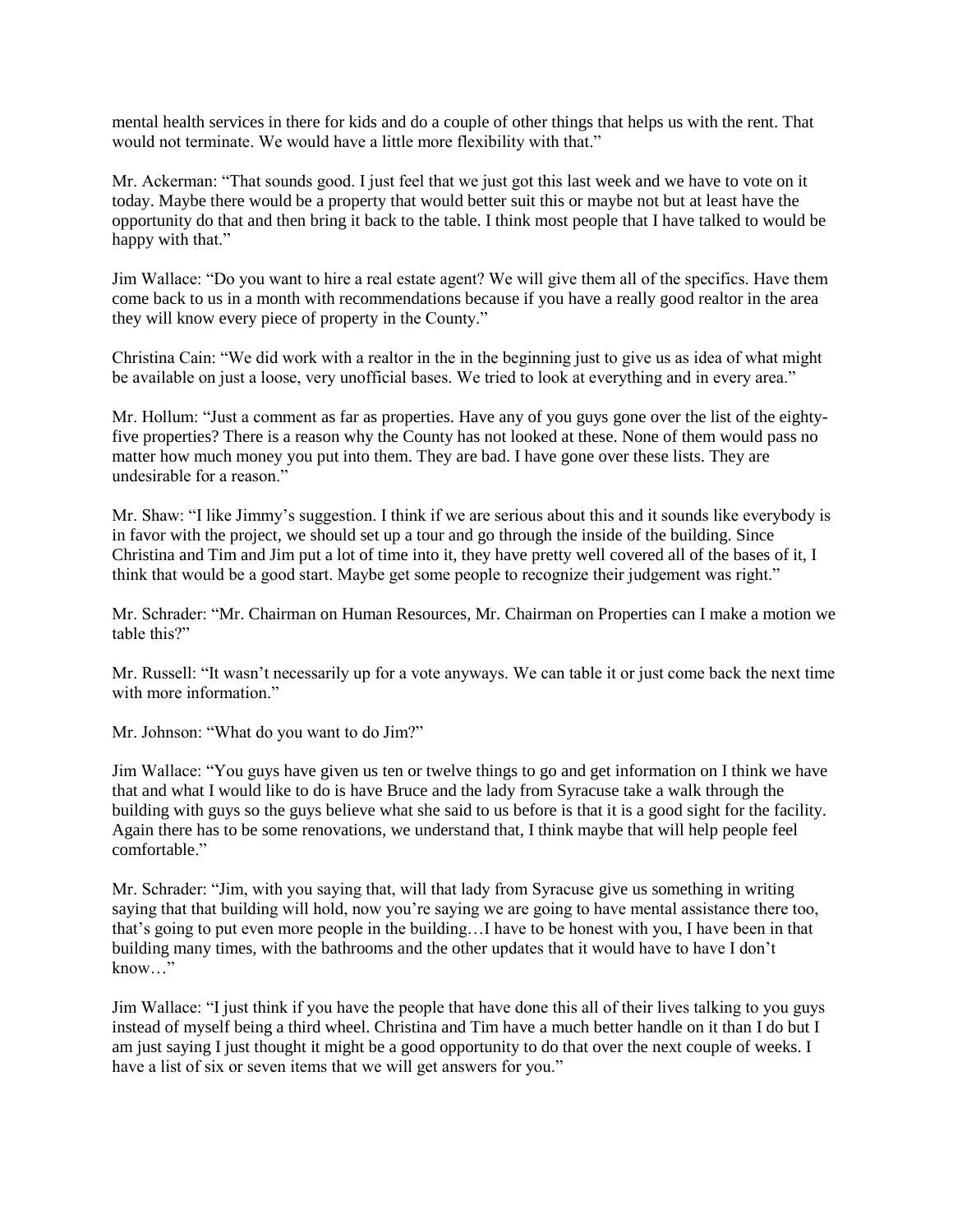Mr. Ackerman: "I'm not saying this is a bad idea but my two concerns are one, taking the building off of the tax roll and if we could find a location that already exists or someone we could partner with and number two, is anybody concerned with the study that was done that has totally changed because of COVID and if we do this and we negatively impact the other agencies that are out there doing it today, paying their full price…I just worry that because a lot of people are working from home and a lot of companies are not bringing them back, is that going to reduce the number of kids that are out there in daycare and we could possibly be putting these other places out of business. That's my concern."

Mr. Bono: "Kurt, can I answer that. Why aren't they doing that now? Why aren't those people pulling their kids out now if we are in the COVID? Listen, I don't expect this to last forever. It may last a little bit but people are going to get back to work. Second of all, there are essential workers that go to work every day. You are assuming everybody is going to work from home. That's not the case. There are people that have to go out of their home to work. Plumbers, electricians, carpenters, health care workers, you name it they are thousands of people that do that on a daily basis."

Mr. Ackerman: "Jim, I never said that."

Mr. Russell: "Why can't we make it where they have to tell us if they have daycare or not and just bring in the people that need the daycare?"

Mr. Ackerman: "All I said is we have to realize there are more people working from home. If that is not a true statement then correct me if I am wrong."

Mr. Bono: "It is true Kurt but I took it that you are assuming that everybody..."

Mr. Ackerman: "I didn't say that Jim. I said the study would change because...it's not one way or the other. I'm agreeing there is a need, I'm just saying I don't want to put a business that's been in existence in jeopardy of losing kids to another facility because even Christina said in the last meeting the person that drops their kids off now in Little Falls would be more convenient to drop them off in Herkimer so they would lose those people. I'm not saying it's good or bad because there might be somebody in line to take their place. I'm just worried with more people working from home that that number could change and we could hurt those businesses that are already there. That's all I am saying."

Mr. Bono: "Okay, I got it. Listen, guys I don't mean to put pressure on the Chairman but its five minutes of seven."

Mr. Johnson: "I was just going to say that Jim. Properties committee, are we good with Mr. Wallace and Christina and the group getting some answers and bringing this back?"

The committee members agreed.

Mr. Shaw: "Is Human Resources okay with that?"

The committee members agreed.

Mr. Johnson: "Pat, are you good with that?"

Mr. Russell: "Yes, I am good with it. Based on what I am hearing everyone else seems to be."

Mr. Johnson: "Then maybe next time we can have the meeting Zoom. It might be easier."